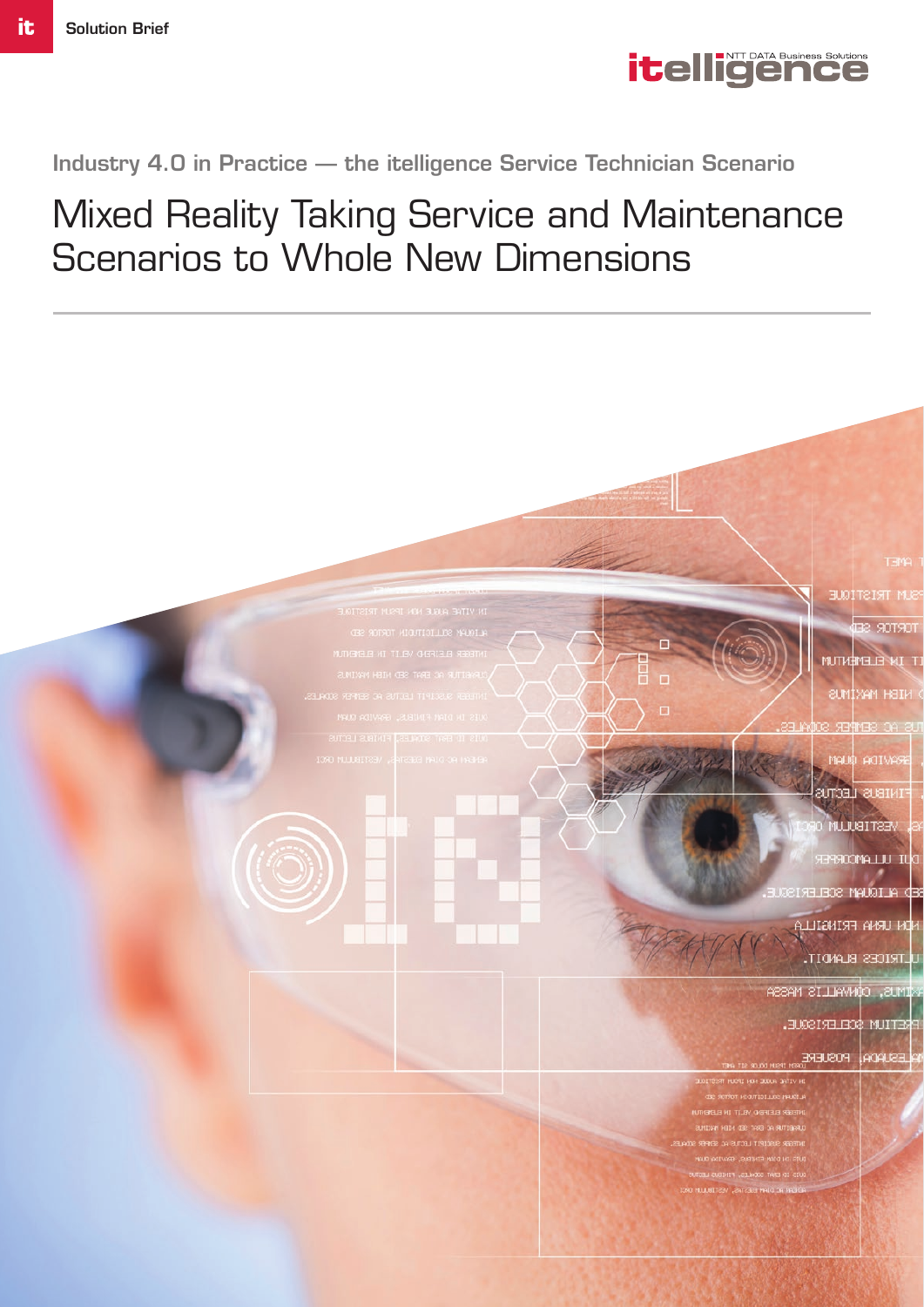Sci-fi is a thing of the past – we have  $\blacksquare$ come a long way since. With the latest technology, we could keep up with any USS Enterprise and optimize our work right now.

Constantin Freiherr Teuffel von Birkensee, responsible for the SAP Cloud Platform, itelligence AG

Industry 4.0 in Conjunction with the IoT in Practice

# Virtual Reality, Augmented Reality or Even Mixed Reality?

#### **Human/Machine Interaction in Various Forms**

Digitalization is causing the real and the virtual worlds to progressively merge together. Industry is in the grip of a radical transformation process. Companies need to face up to the new technical opportunities available and adapt their business models to remain efficient, flexible, and productive going forward.

**= (interactive) depiction of a 3D model in a real environment** Mixed reality

Enhanced-reality technologies are acting as an interface between humans and machines. But a distinction must be made between augmented reality (AR) and virtual reality (VR), which are both enabled using glasses produced by various manufacturers.

Compared with pure virtual reality (VR) glasses, which fully immerse the user in the virtual reality world, augmented reality (AR) uses virtual elements to enhance normal reality. Highly-developed augmented reality, which enables the user to interact with these virtual elements, is supported by the Microsoft HoloLens, a mixed reality (MR) technology.

The Microsoft HoloLens is a standalone, fully functioning computer, which is able to position 3D objects accurately in a real environment and control them using gestures and voice commands. This gives rise to multiple new possibilities for areas of application such as planning, sales, production, logistics, and customer service.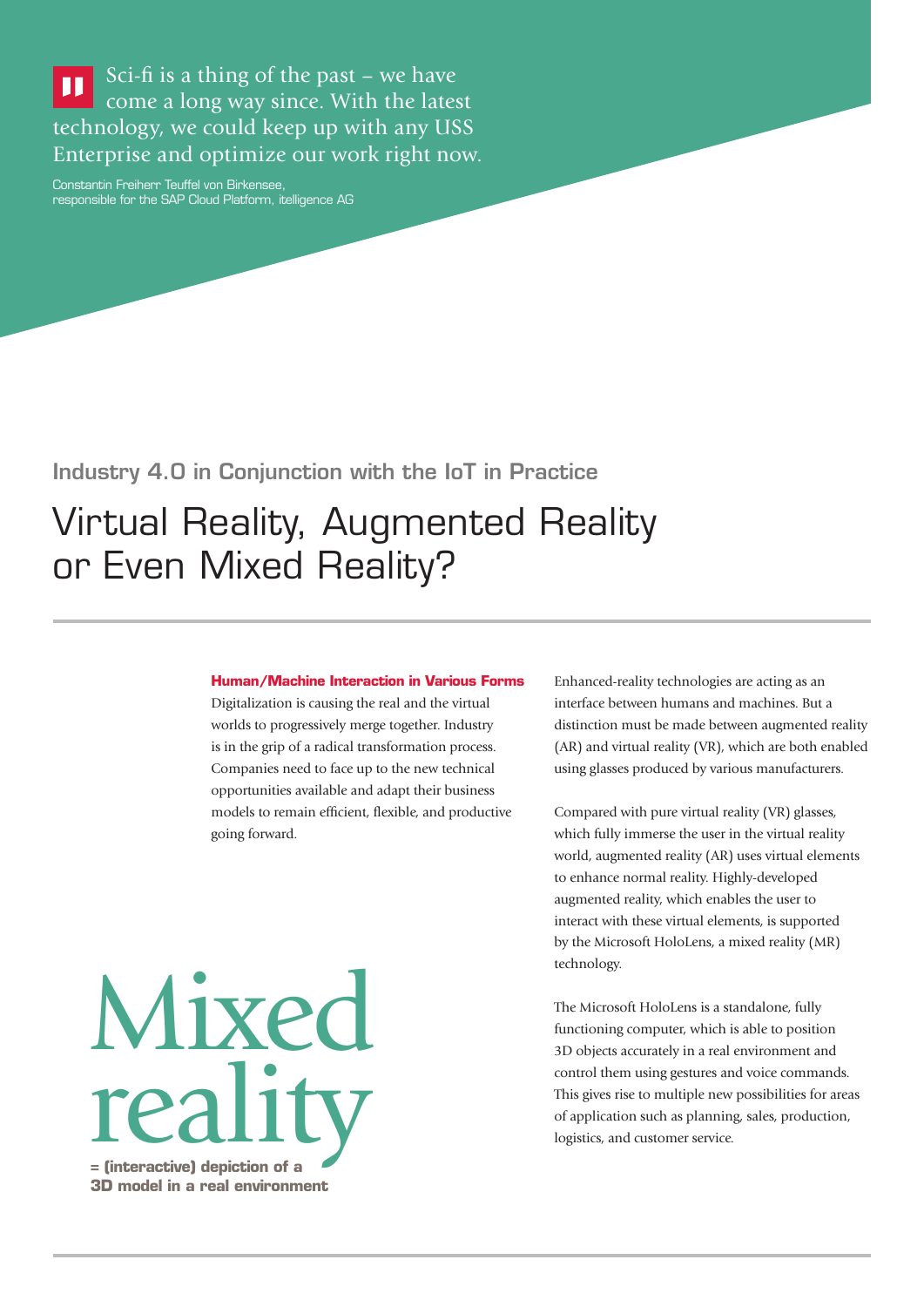#### **Process Optimization for Mixed Reality Service Activities**

As a leading innovator, itelligence AG has used the **design thinking method** in a workshop setting to develop a service technician scenario that combines the possibilities of mixed reality with the SAP Cloud Platform (SCP).

This has brought about a one-of-a-kind process optimization for service and maintenance activities that enables full access to the SAP system via OData Services. The Microsoft HoloLens was chosen as the optimal technical basis because these mixed reality glasses can be connected with the SCP as a mobile device and thereby access services from the SAP ERP system.

To utilize the service technician scenario, itelligence AG uses a combination of a SAP S/4HANA system, the SCP, the Microsoft HoloLens, and the 3D engine. This allows IoT real-time data to be sent directly from the machine to the glasses. The SCP enables access to the S/4HANA system. This means that it is not necessary to use a traditional Virtual Private Network (VPN).

The key advantage when it comes to using other glasses is that only a fraction of the technology is newly developed. The foundations (architecture, data exchange with the S/4HANA system, and the 3D engine) can be retained with the vast majority of glasses. The components on the glasses, which act as a link, are the only thing that needs to be developed or adapted. This means that the cost of connecting additional glasses is extremely low.

#### **The Technical Basics**